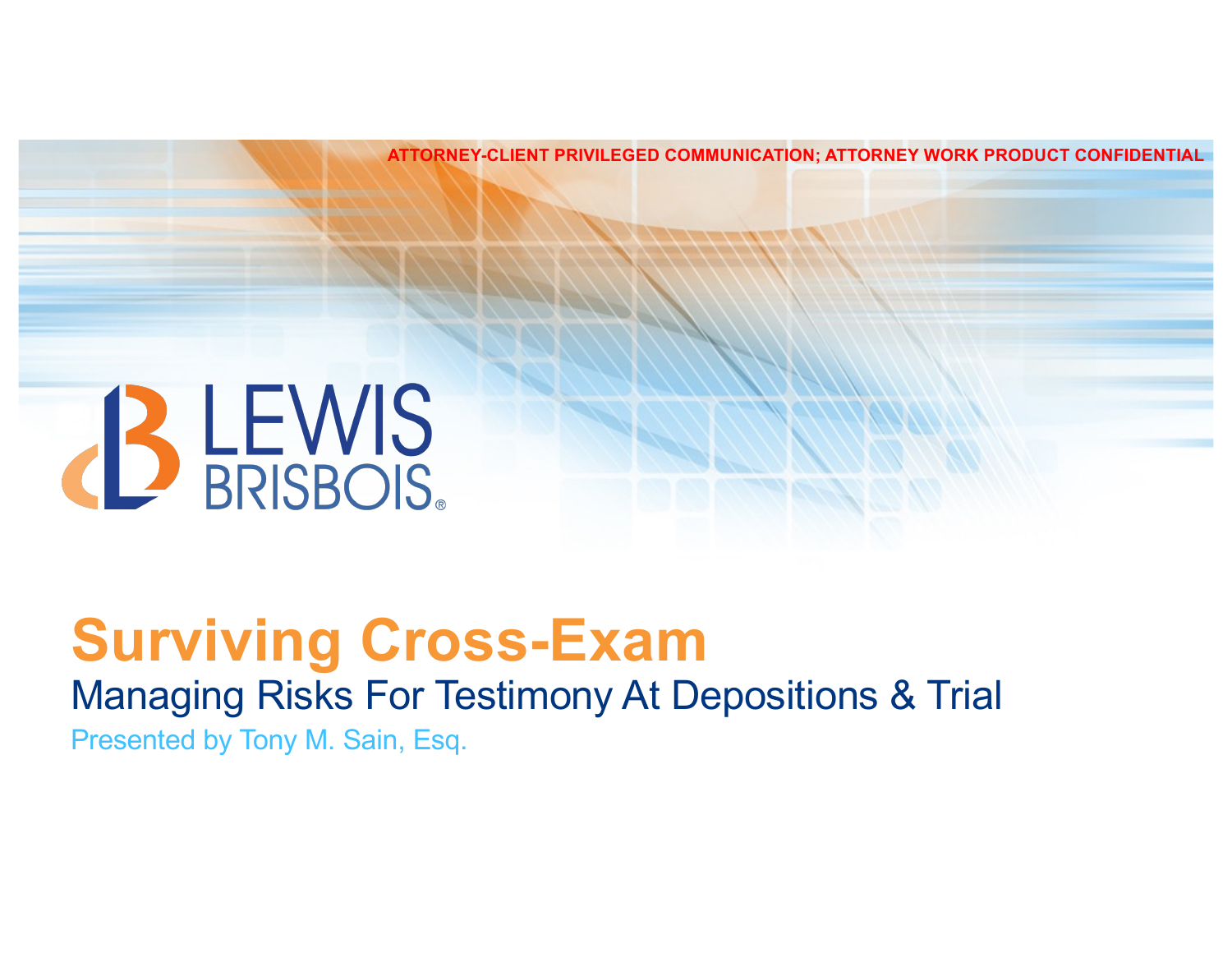

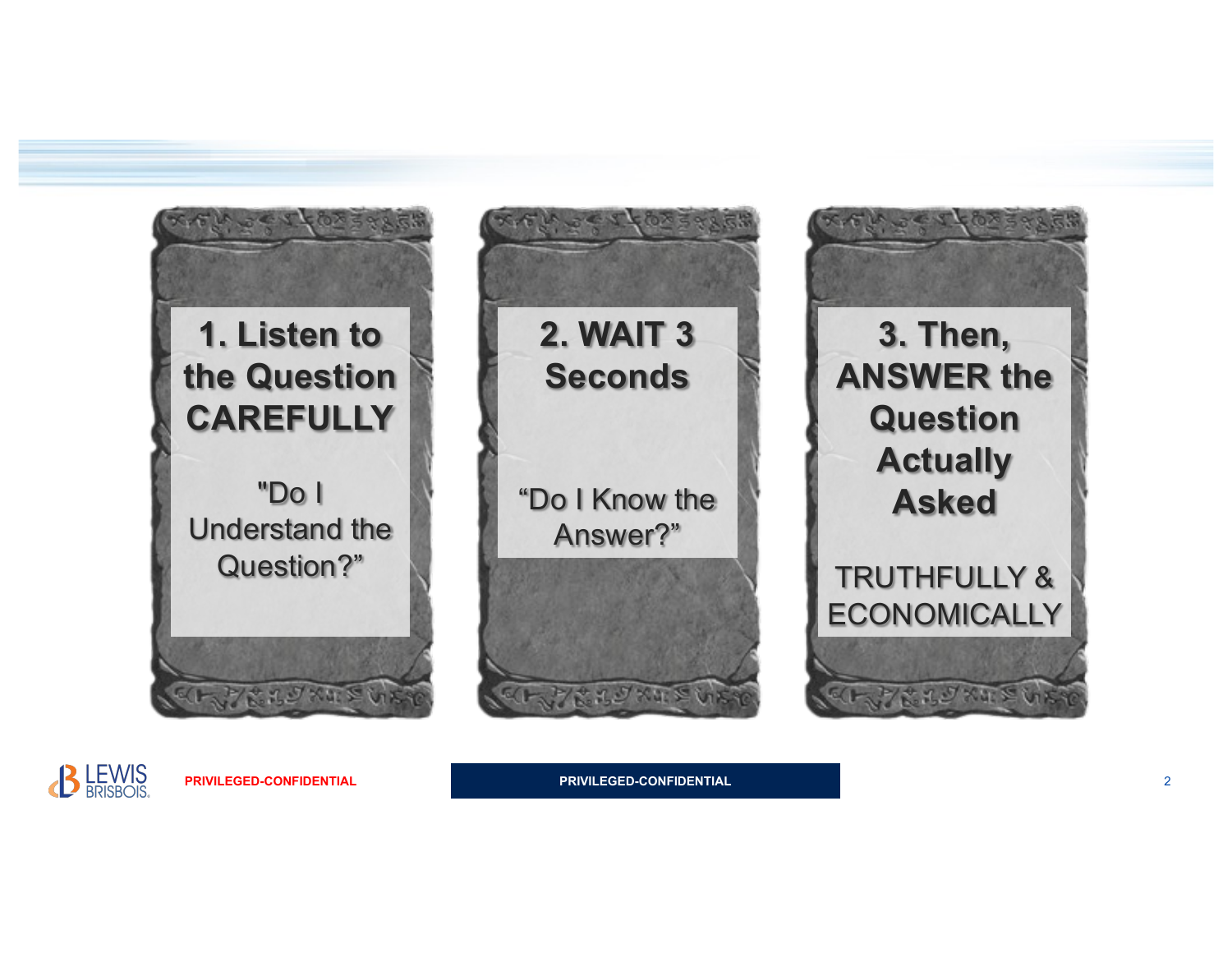# **Skipping Shrapnel**

#### • Each Word Of Your Answer Is **A Bullet**

- ⎻You're Giving Opposing Counsel That Can Ricochet & Hurt You.
- ⎻Why Give Them More Ammo Against You?



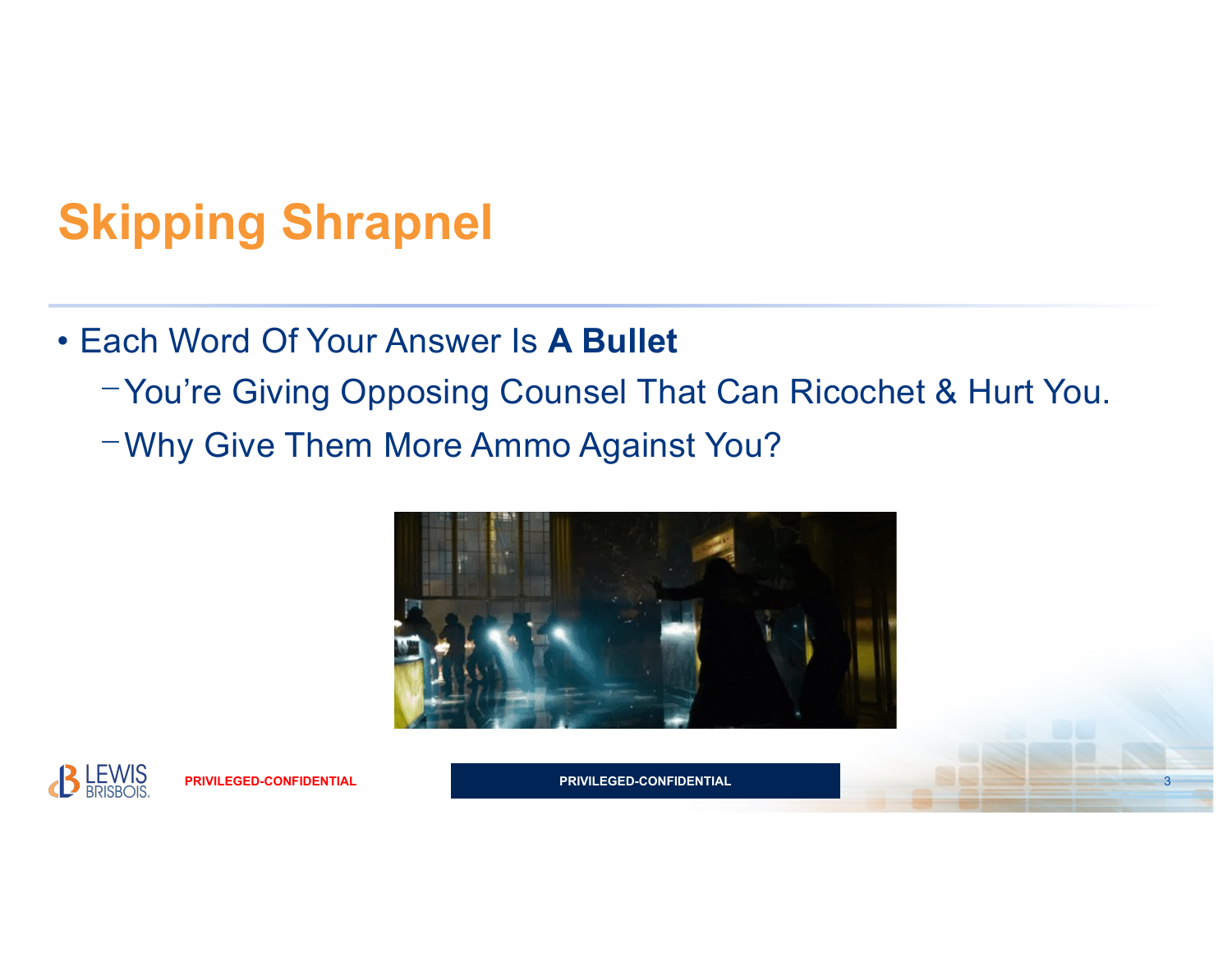# **In Civil Litigation…**

#### **WORDS ARE WEAPONS.**



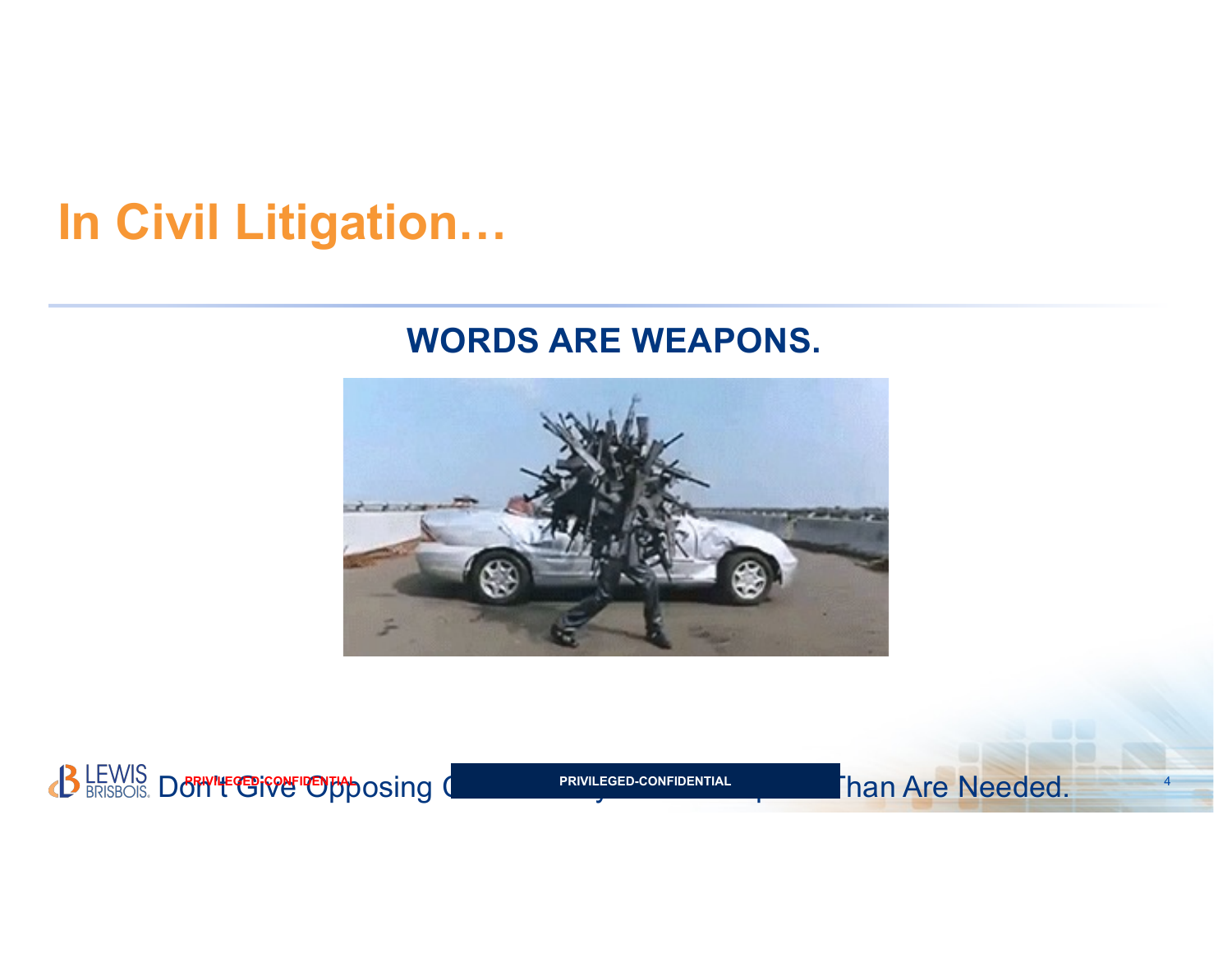## **Possible Answers to Questions on Cross**

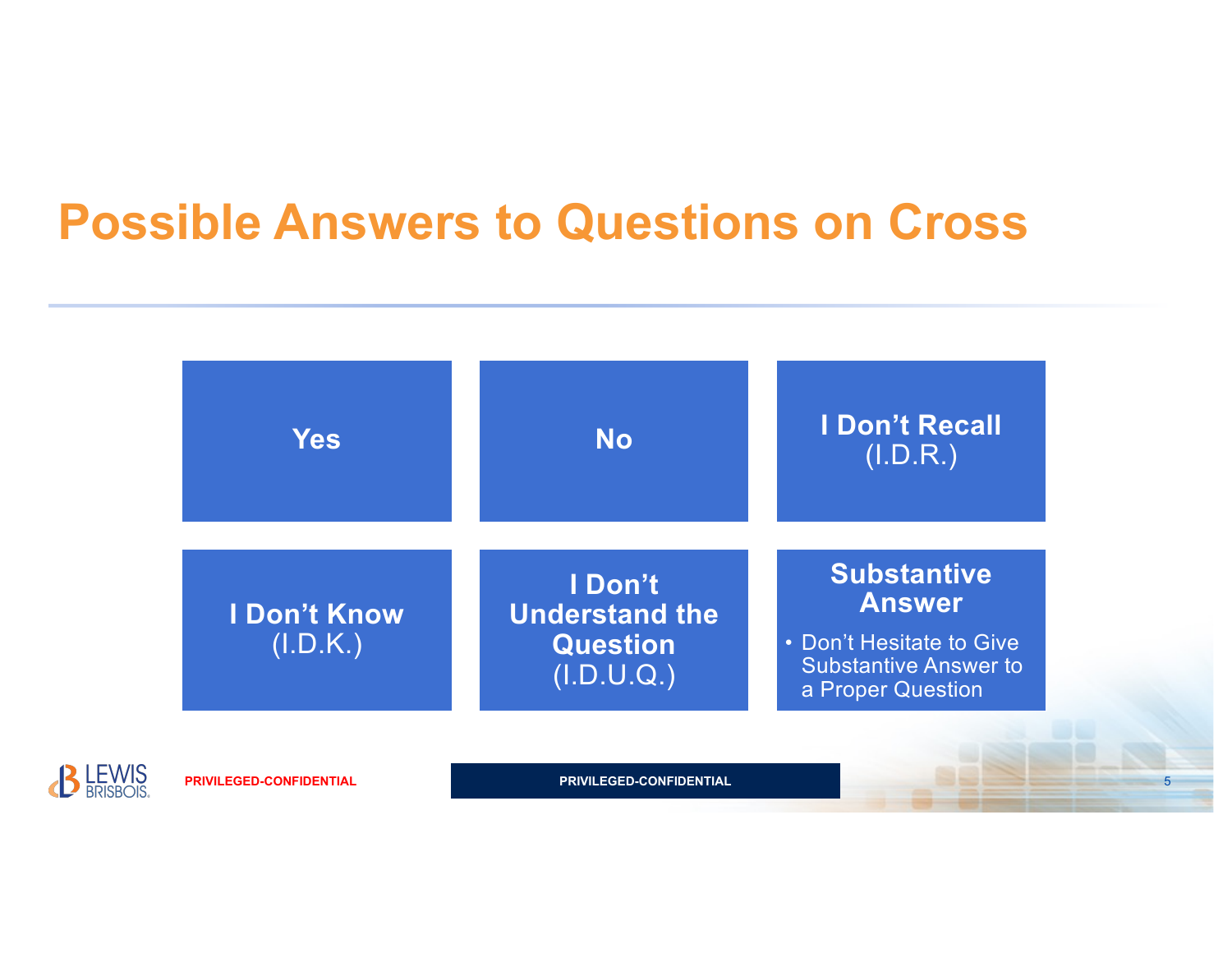### **But… AVOID Evasive Answers (Question Types)**



**Match Answer To Question Or Draw Objection (Non-Responsive, Evasive)** 

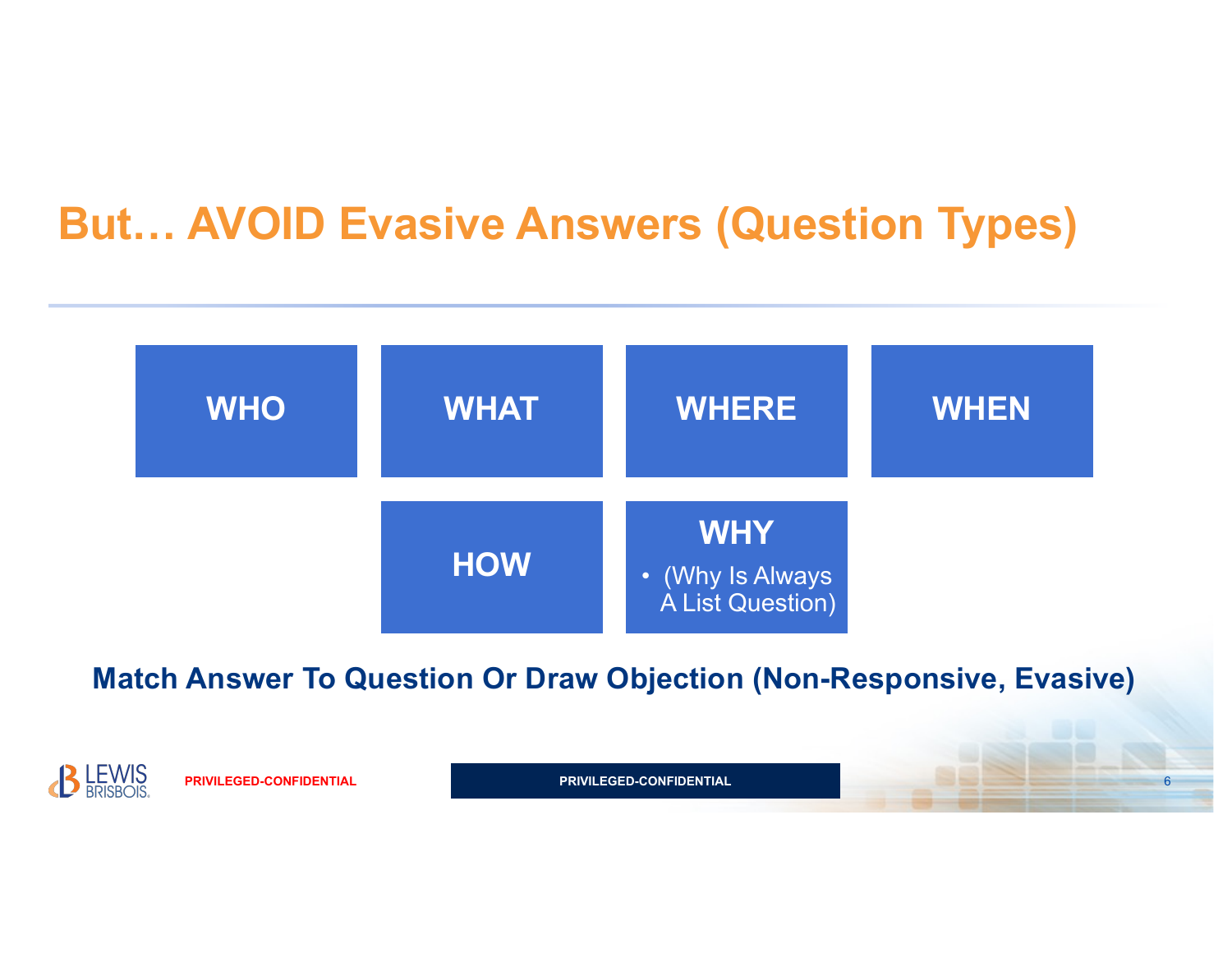## **Golden Goals Are Rare, But…**

#### Golden Goal Opportunities Usually Involve Spending a **Few More Word-Bullets** To

#### Debunk Π's Themes & Theory on Cross

Develop Δs' Themes & Theory on Cross

Educate the Jury-Court On An **Important Issue**



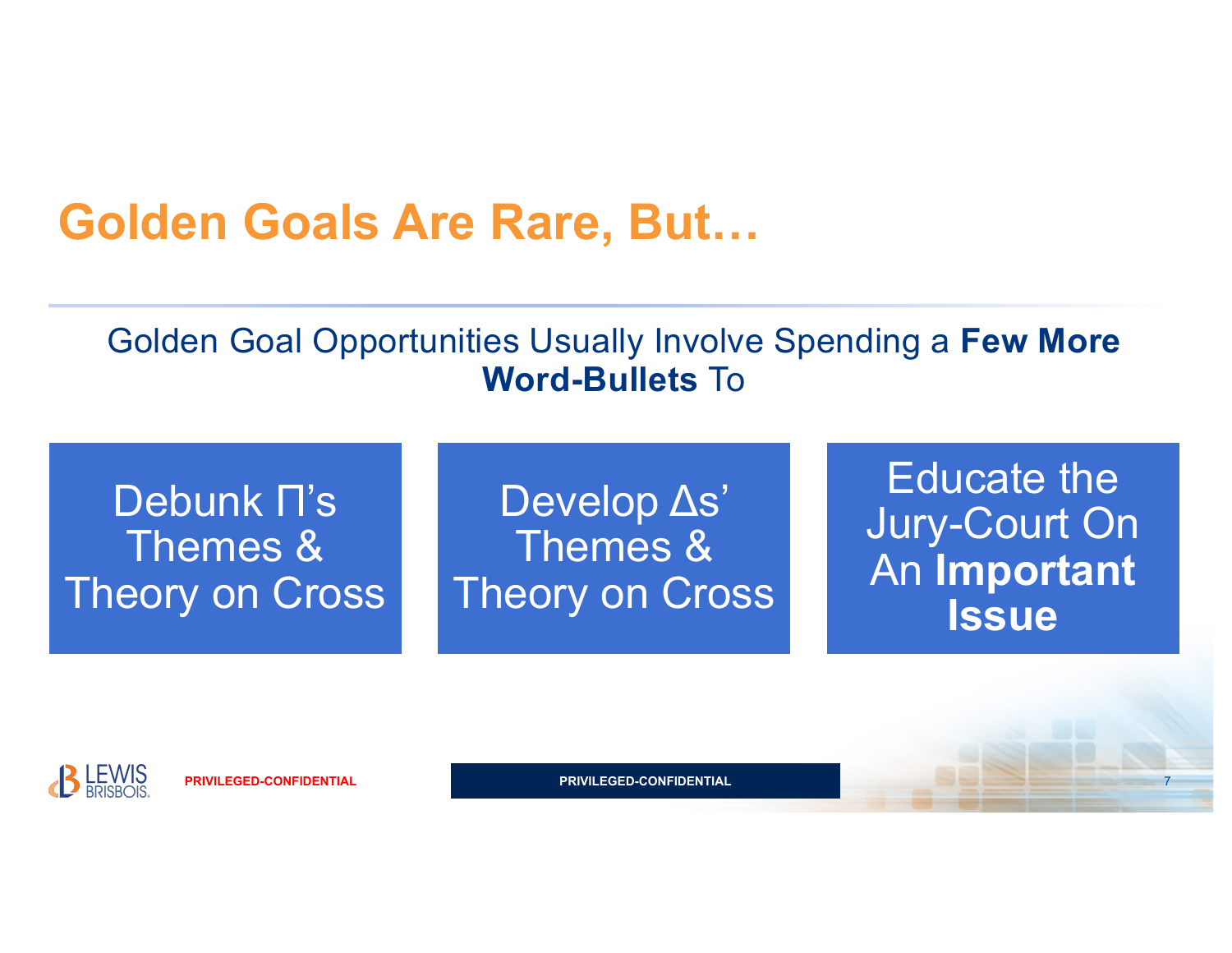# **RECAP: Trap Questions**



| <b>Presumed Lie</b><br><b>Best Solution:</b><br><b>Fix &amp; Answer</b>                                                                                                           | <b>Compound</b><br><b>Best Solution:</b><br><b>Fix &amp; Answer</b>                                     | <b>Vague; Scope Shell</b><br><b>Switcheroo</b><br><b>Best Solution:</b><br>Fix & Answer                        | <b>Misleading</b><br><b>Best Solution:</b><br><b>Resist The Trance</b>                            | <b>Dead Horse Carousel</b><br><b>Best Solution:</b><br><b>Give Same Answer (But</b><br><b>Watch For Different Subject-</b><br><b>Matter Question)</b> |
|-----------------------------------------------------------------------------------------------------------------------------------------------------------------------------------|---------------------------------------------------------------------------------------------------------|----------------------------------------------------------------------------------------------------------------|---------------------------------------------------------------------------------------------------|-------------------------------------------------------------------------------------------------------------------------------------------------------|
| <b>Cutthroat Buddy; The</b><br><b>Bully (Angry Attorney);</b><br><b>&amp; Cunning Chaos</b><br><b>Best Solution:</b><br>Ignore Tone/Distractions,<br><b>Stand Ground on Truth</b> | <b>Record Hypnosis</b><br><b>Best Solution:</b><br><b>Know Record OR Pivot to</b><br><b>Known Facts</b> | <b>Former Statement</b><br><b>Swamp</b><br><b>Best Solution:</b><br>Fix Statement &/Or Avoid<br>"Complete" Pin | <b>List Question</b><br><b>Best Solution:</b><br><b>Complete List OR State List</b><br>Incomplete | <b>All &amp; Every</b><br><b>Best Solution:</b><br><b>Avoid Sweeping</b><br><b>Overstatements</b>                                                     |
|                                                                                                                                                                                   |                                                                                                         | <b>No But Yes</b><br><b>Best Solution:</b><br><b>Additional Words To Clarify</b><br>Answer                     |                                                                                                   |                                                                                                                                                       |
| <b>PRIVILEGED-CONFIDENTIAL</b>                                                                                                                                                    |                                                                                                         | <b>PRIVILEGED-CONFIDENTIAL</b>                                                                                 |                                                                                                   |                                                                                                                                                       |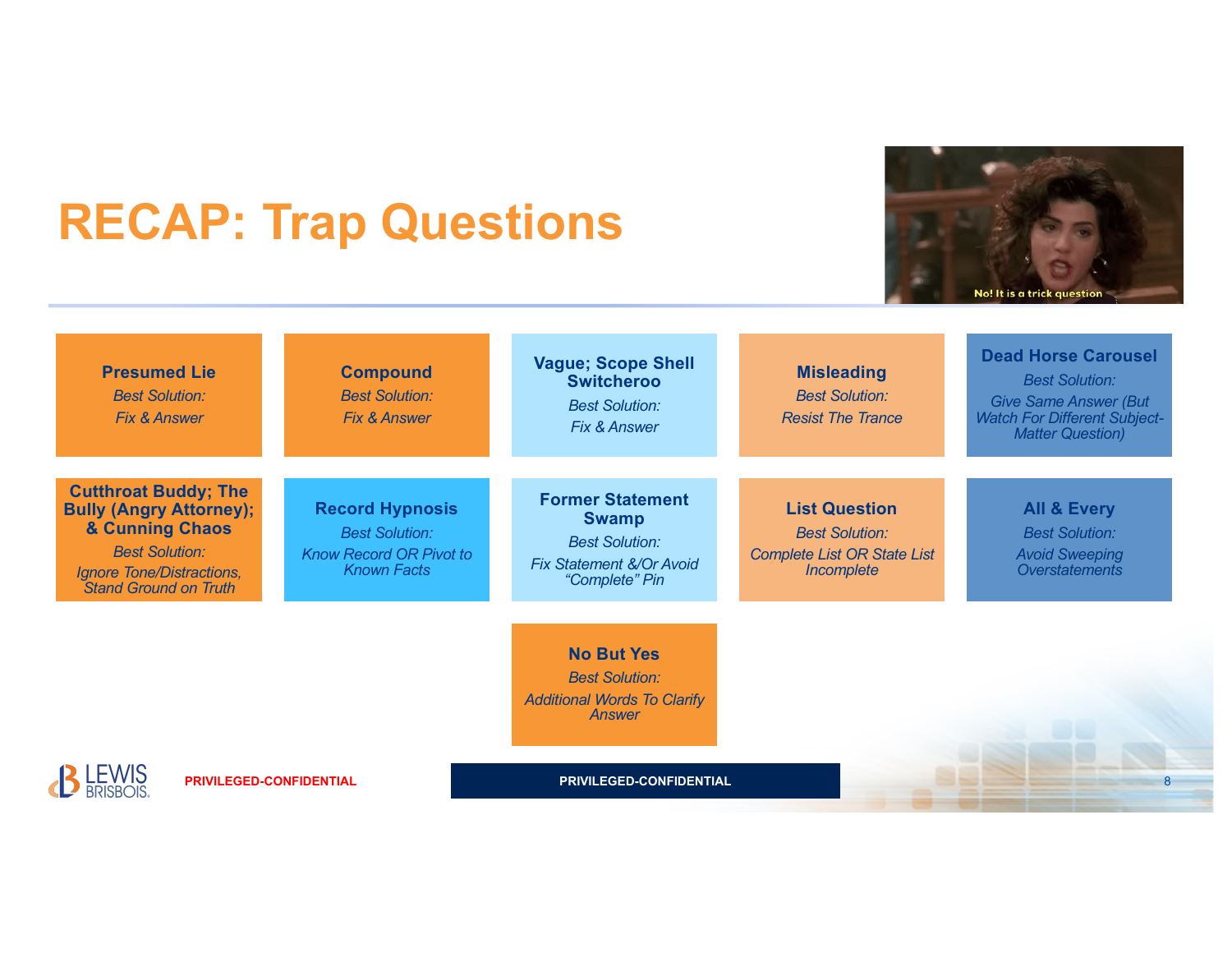### **RECAP: Common Objections to Trap Questions**

| <b>Presumed Lie</b><br><b>Argumentative, Misstates</b><br>Testimony/Evidence,<br><b>Assumes Facts</b>                                             | <b>Compound</b><br>Compound                                                               | <b>Vague; Scope Shell</b><br><b>Switcheroo</b><br>Vague, Assumes Facts                  | <b>Misleading</b><br><b>Argumentative, Misstates</b><br>Testimony/Evidence         | <b>Dead Horse Carousel</b><br><b>Asked &amp; Answered,</b><br><b>Cumulative, Harassing</b> |
|---------------------------------------------------------------------------------------------------------------------------------------------------|-------------------------------------------------------------------------------------------|-----------------------------------------------------------------------------------------|------------------------------------------------------------------------------------|--------------------------------------------------------------------------------------------|
| <b>Cutthroat Buddy; The</b><br><b>Bully (Angry Attorney);</b><br>& Cunning Chaos<br>Argumentative, Badgering,<br><b>Discovery-Phase Relevance</b> | <b>Record Hypnosis</b><br><b>Document Speaks For Itself,</b><br><b>Misstates Evidence</b> | <b>Former Statement</b><br><b>Swamp</b><br>Argumentative, Assumes<br>Facts, Doc. Speaks | <b>List Question</b><br><b>Witness Was Not Done With</b><br><b>Answer/Speaking</b> | <b>All &amp; Every</b><br>Overbroad, Vague As To<br><b>Time</b>                            |
|                                                                                                                                                   |                                                                                           | <b>No But Yes</b><br>Vague, Unintelligible                                              |                                                                                    |                                                                                            |
| <b>PRIVILEGED-CONFIDENTIAL</b>                                                                                                                    |                                                                                           | PRIVILEGED-CONFIDENTIAL                                                                 |                                                                                    |                                                                                            |